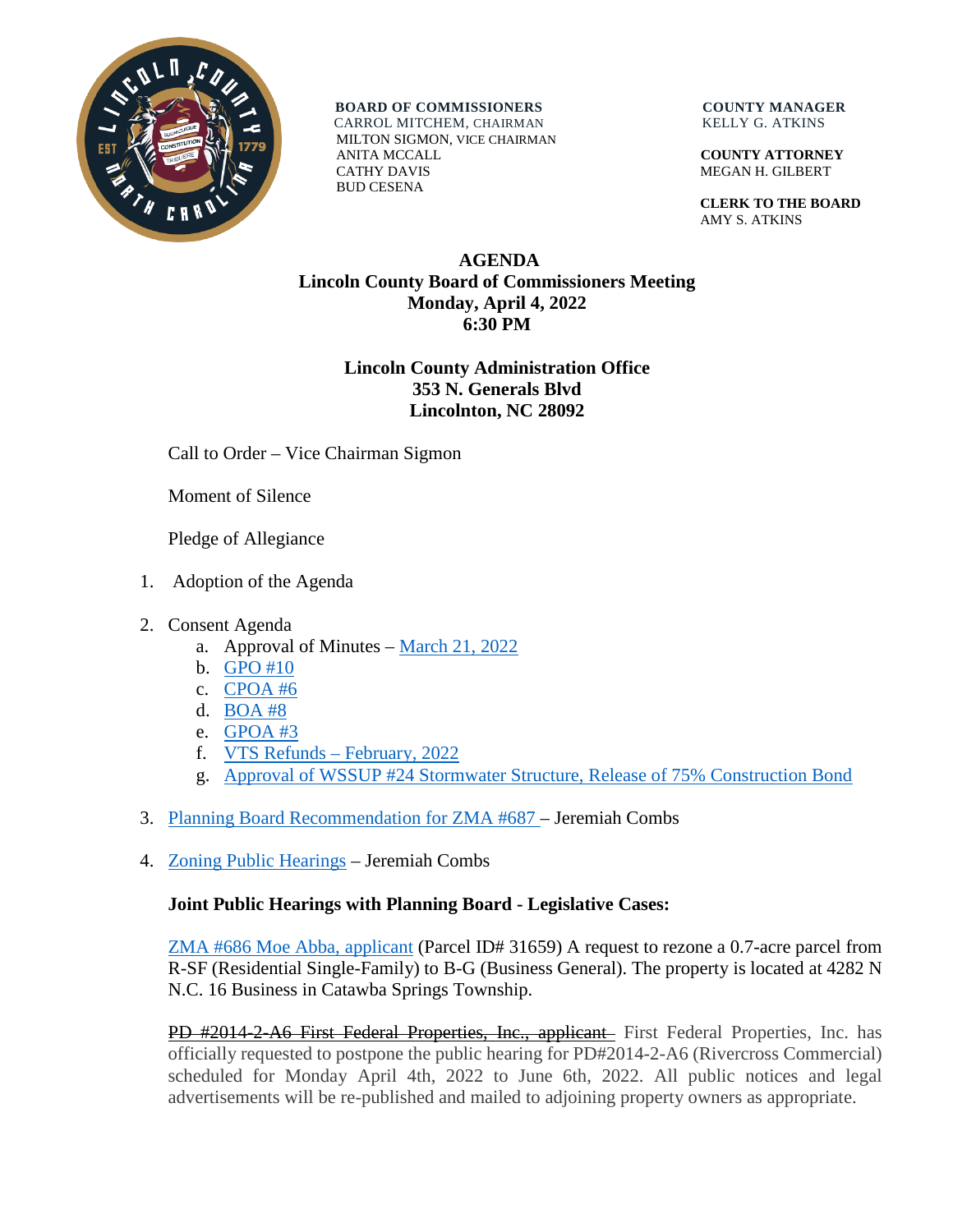- 5. Public Hearing [Proposed Industrial Incentive Grant Application for Existing Industry and](https://www.lincolncounty.org/DocumentCenter/View/18771/040422Item5)  [Adoption of Resolution to Adopt Economic Incentive Grant Agreement](https://www.lincolncounty.org/DocumentCenter/View/18771/040422Item5) – John Dancoff
- 6. [Contract Award for the Library Study to McMillan, Pazdan, Smith in the amount of](https://www.lincolncounty.org/DocumentCenter/View/18772/040422Item6)  [\\$61,380.00 –](https://www.lincolncounty.org/DocumentCenter/View/18772/040422Item6) John Henry
- 7. [Approval of Directed Grant to Lincoln County Senior Services](https://www.lincolncounty.org/DocumentCenter/View/18773/040422Item7) Kathryn Saine
- 8. Public Comments
- 9. [Resolution to Request a North Carolina Geodetic Survey of Boundary Lines Between Lincoln](https://www.lincolncounty.org/DocumentCenter/View/18774/040422Item9)  [County and Catawba County](https://www.lincolncounty.org/DocumentCenter/View/18774/040422Item9) – Megan Gilbert
- 10. [Resolution to Adopt the Allowable Costs and Cost Principles Policy for Expenditure of](https://www.lincolncounty.org/DocumentCenter/View/18775/040422Item10)  [American Rescue Plan Act Coronavirus State and Local Fiscal Recovery Funds](https://www.lincolncounty.org/DocumentCenter/View/18775/040422Item10) – Deanna Rios
- 11. [Resolution to Adopt the Eligible Project Policy for the Expenditure of American Rescue Plan](https://www.lincolncounty.org/DocumentCenter/View/18776/040422Item11)  [Act of 2021 Coronavirus State and Local Fiscal Recovery Funds by Lincoln County](https://www.lincolncounty.org/DocumentCenter/View/18776/040422Item11) – Deanna Rios
- 12. [Resolution to Adopt the Record Retention Policy for Documents Created or Maintained](https://www.lincolncounty.org/DocumentCenter/View/18777/040422Item12)  [Pursuant to the ARP/CSLFRF Award](https://www.lincolncounty.org/DocumentCenter/View/18777/040422Item12) – Deanna Rios
- 13. [Resolution to Adopt the Conflict of Interest Policy Applicable to Contracts and Sub-awards of](https://www.lincolncounty.org/DocumentCenter/View/18778/040422Item13)  [Lincoln County Supported by Federal Financial Assistance Under the American Rescue Plan](https://www.lincolncounty.org/DocumentCenter/View/18778/040422Item13)  [Act](https://www.lincolncounty.org/DocumentCenter/View/18778/040422Item13) – Deanna Rios
- 14. [Resolution to Adopt the Non-Discrimination Policy for Expenditure of American Rescue Plan](https://www.lincolncounty.org/DocumentCenter/View/18779/040422Item14)  [Act Coronovirus State and Local Fiscal Recovery Funds –](https://www.lincolncounty.org/DocumentCenter/View/18779/040422Item14) Deanna Rios
- 15. [Resolution to Adopt the Policy for Property Management Related to the Expenditure of](https://www.lincolncounty.org/DocumentCenter/View/18780/040422Item15)  [American Rescue Plan Act Coronavirus State and Local Fiscal Recovery Funds](https://www.lincolncounty.org/DocumentCenter/View/18780/040422Item15) – Deanna Rios
- 16. [Finance Officer's Report](https://www.lincolncounty.org/DocumentCenter/View/18781/040422Item16) Deanna Rios
- 17. Other Business
- 18. Closed Session Pursuant to NCGS 143.318.11(a)

(3) To consult with an attorney employed or retained by the public body in order to preserve the attorney-client privilege between the attorney and the public body, which privilege is hereby acknowledged.

(6) To consider the qualifications, competence, performance, character, fitness, conditions of appointment, or conditions of initial employment of an individual public officer or employee or prospective public officer or employee; or to hear or investigate a complaint, charge, or grievance by or against an individual public officer or employee